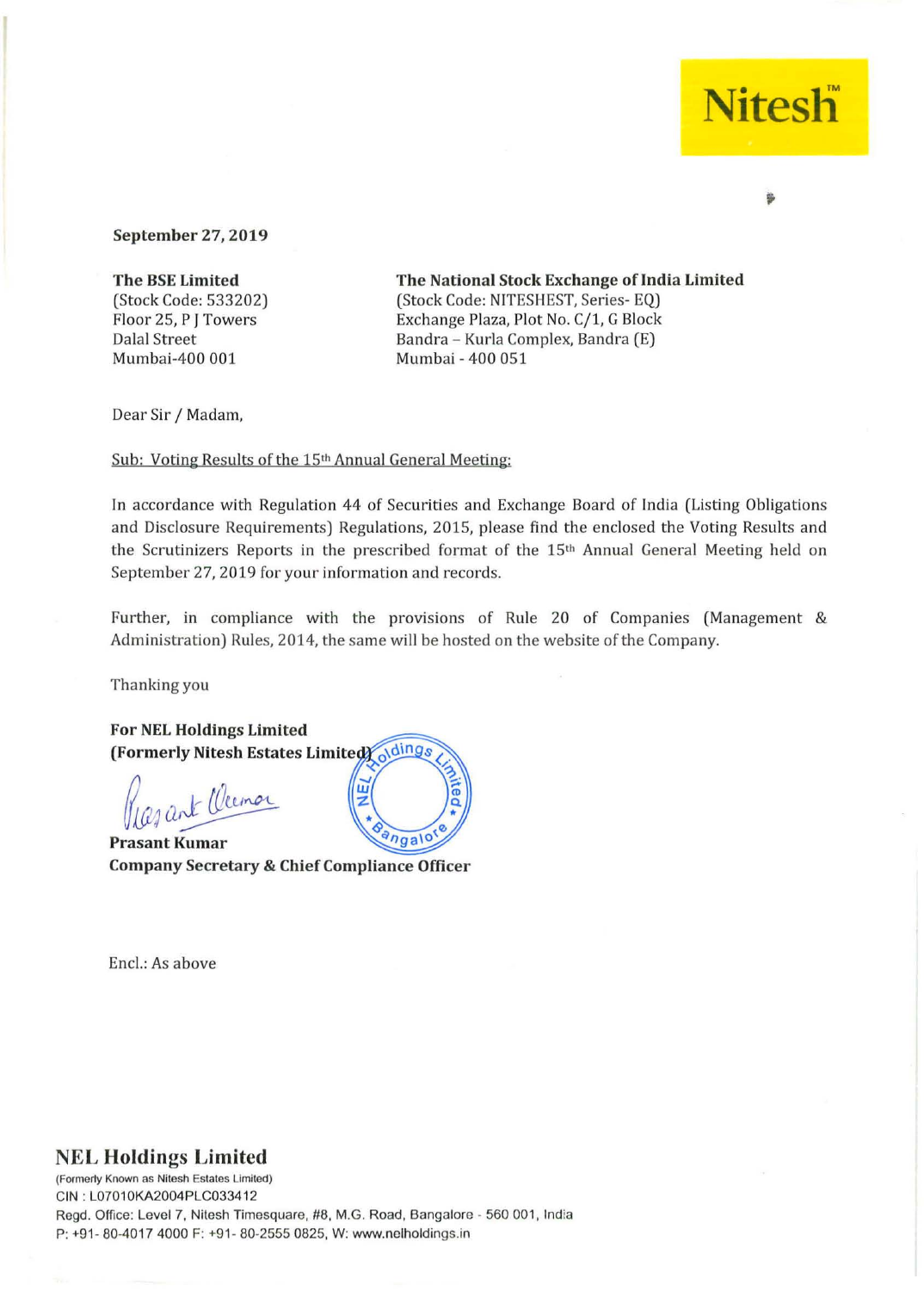## NAME: **NEL HOLDINGS LIMITED**

| SL.NO        | <b>DESCRIPTION</b>                                                                         |                          |                |              |               |              |  |  |
|--------------|--------------------------------------------------------------------------------------------|--------------------------|----------------|--------------|---------------|--------------|--|--|
| A            | DATE OF AGM                                                                                | 27-09-2019               |                |              |               |              |  |  |
| <sub>B</sub> | <b>BOOK CLOSURE DATE</b>                                                                   | 21-09-2019 TO 27-09-2019 |                |              |               |              |  |  |
|              |                                                                                            | Both days Inclusive)     |                |              |               |              |  |  |
| $\mathsf{C}$ | TOTAL NUMBER OF SHAREHOLDERS                                                               | 19524                    |                |              |               |              |  |  |
|              | ON RECORD DATE                                                                             |                          |                |              |               |              |  |  |
| D.           | NO OF SHAREHOLDERS PRESENT IN                                                              | 72                       |                |              |               |              |  |  |
|              | THE MEETING EITHER IN PERSON OR                                                            |                          |                |              |               |              |  |  |
|              | <b>THROUGH PROXY</b>                                                                       |                          |                |              |               |              |  |  |
|              | <b>SHAREHOLDERS</b>                                                                        | <b>PRESENT IN</b>        | <b>PRESENT</b> | <b>TOTAL</b> | <b>SHARES</b> | % TO CAPITAL |  |  |
|              |                                                                                            | <b>PERSON</b>            | <b>THROUGH</b> |              |               |              |  |  |
|              |                                                                                            |                          | <b>PROXY</b>   |              |               |              |  |  |
|              | PROMOTER AND                                                                               | 4                        | 0              | 4            | 22266933      | 44.82        |  |  |
|              | PROMOTER GROUP                                                                             |                          |                |              |               |              |  |  |
|              | <b>PUBLIC</b>                                                                              | 68                       | $\mathbf 0$    | 68           | 167210        | 0.11         |  |  |
|              | <b>TOTAL</b>                                                                               | 72                       | $\mathbf{0}$   | 72           | 22434143      | 44.93        |  |  |
| E            | No. of shareholders attended the meeting through Video conferencing- No video conferencing |                          |                |              |               |              |  |  |
|              | facility was made available.                                                               |                          |                |              |               |              |  |  |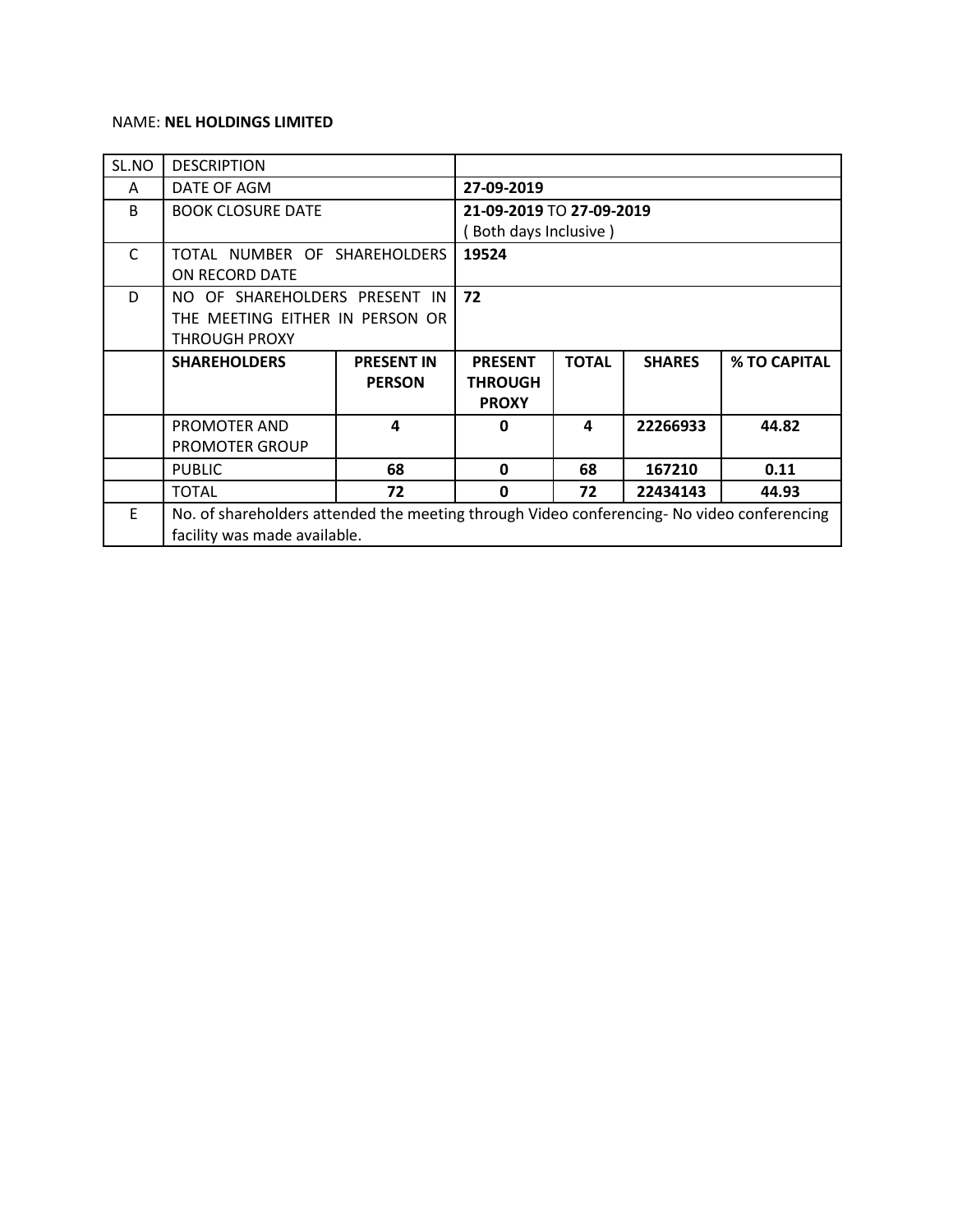|                                                                                 |                                                                                                                                                                                                                                         | NEL HOLDINGS LIMITED                                                                                               |                            |                                                                        |                                 |                               |                                                                   |                                                                                     |                   |                          |  |
|---------------------------------------------------------------------------------|-----------------------------------------------------------------------------------------------------------------------------------------------------------------------------------------------------------------------------------------|--------------------------------------------------------------------------------------------------------------------|----------------------------|------------------------------------------------------------------------|---------------------------------|-------------------------------|-------------------------------------------------------------------|-------------------------------------------------------------------------------------|-------------------|--------------------------|--|
| Date of the AGM/EGM                                                             |                                                                                                                                                                                                                                         |                                                                                                                    | 27-09-2019                 |                                                                        |                                 |                               |                                                                   |                                                                                     |                   |                          |  |
| Total number of shareholders on record date                                     |                                                                                                                                                                                                                                         |                                                                                                                    | 19524                      |                                                                        |                                 |                               |                                                                   |                                                                                     |                   |                          |  |
| No. of shareholders present in the meeting either in person or through proxy:   |                                                                                                                                                                                                                                         |                                                                                                                    |                            |                                                                        |                                 |                               |                                                                   |                                                                                     |                   |                          |  |
| <b>Promoters and Promoter Group:</b><br>Public:                                 |                                                                                                                                                                                                                                         |                                                                                                                    | 68                         |                                                                        |                                 |                               |                                                                   |                                                                                     |                   |                          |  |
| No. of Shareholders attended the meeting through Video Conferencing             |                                                                                                                                                                                                                                         |                                                                                                                    |                            |                                                                        |                                 |                               |                                                                   |                                                                                     |                   |                          |  |
| <b>Promoters and Promoter Group:</b>                                            |                                                                                                                                                                                                                                         |                                                                                                                    | Not Applicable             |                                                                        |                                 |                               |                                                                   |                                                                                     |                   |                          |  |
| Public:                                                                         |                                                                                                                                                                                                                                         |                                                                                                                    | Not Applicable             |                                                                        |                                 |                               |                                                                   |                                                                                     |                   |                          |  |
| Resolution No.                                                                  |                                                                                                                                                                                                                                         |                                                                                                                    |                            |                                                                        |                                 |                               |                                                                   |                                                                                     |                   |                          |  |
|                                                                                 |                                                                                                                                                                                                                                         |                                                                                                                    |                            |                                                                        |                                 |                               |                                                                   |                                                                                     |                   |                          |  |
| Resolution required: (Ordinary/ Special)                                        | ORDINARY - To consider and adopt the Audited Standalone and Consolidated Financial Statements of the Company for the financial year ended 31st March 2019, together with the Reports of the<br>Board of Directors and Auditor's thereon |                                                                                                                    |                            |                                                                        |                                 |                               |                                                                   |                                                                                     |                   |                          |  |
| Whether promoter/ promoter group are No                                         |                                                                                                                                                                                                                                         |                                                                                                                    |                            |                                                                        |                                 |                               |                                                                   |                                                                                     |                   |                          |  |
| interested in the agenda/resolution?                                            |                                                                                                                                                                                                                                         |                                                                                                                    |                            |                                                                        |                                 |                               |                                                                   |                                                                                     |                   |                          |  |
|                                                                                 |                                                                                                                                                                                                                                         |                                                                                                                    |                            |                                                                        |                                 |                               |                                                                   |                                                                                     |                   |                          |  |
| Category                                                                        | Mode of Voting                                                                                                                                                                                                                          | No. of shares held (1)                                                                                             | No. of votes<br>polled (2) | % of Votes Polled<br>on outstanding<br>shares<br>$(3)=[(2)/(1)]*100$   | No. of Votes - in<br>favour (4) | No. of Votes -<br>against (5) | % of Votes in<br>favour on votes<br>polled                        | % of Votes<br>against on votes<br>polled<br>$(6)=[(4)/(2)]*100$ $(7)=[(5)/(2)]*100$ | Votes Invalid     | <b>Votes Abstained</b>   |  |
|                                                                                 | E-Voting                                                                                                                                                                                                                                |                                                                                                                    | 65,366,527                 | 100.0000                                                               | 65,366,527                      | 0                             | 100.0000                                                          | 0.0000                                                                              | 0                 | $\pmb{0}$                |  |
| Promoter and Promoter Group                                                     | Poll                                                                                                                                                                                                                                    | 65,366,527                                                                                                         | 0                          | 0.0000                                                                 | 0                               | 0                             | 0.0000                                                            | 0.0000                                                                              | 0                 | 0                        |  |
|                                                                                 | Postal Ballot (if                                                                                                                                                                                                                       |                                                                                                                    | $\pmb{0}$                  | 0.0000                                                                 | 0                               | $\pmb{0}$                     | 0.0000                                                            | 0.0000                                                                              | $\pmb{0}$         | $\pmb{0}$                |  |
|                                                                                 | applicable)<br>Total                                                                                                                                                                                                                    |                                                                                                                    | 65,366,527                 | 100.0000                                                               | 65,366,527                      | $\mathbf 0$                   | 100.0000                                                          | 0.0000                                                                              | $\mathbf 0$       | $\pmb{0}$                |  |
|                                                                                 | E-Voting                                                                                                                                                                                                                                |                                                                                                                    | 9,200,189                  | 45.7497                                                                | 9,200,189                       | 0                             | 100.0000                                                          | 0.0000                                                                              | 0                 | 0                        |  |
| Public- Institutions                                                            | Poll                                                                                                                                                                                                                                    | 20,109,852                                                                                                         | $\mathbf 0$                | 0.0000                                                                 | $\mathbf 0$                     | $\mathsf 0$                   | 0.0000                                                            | 0.0000                                                                              | 0                 | $\pmb{0}$                |  |
|                                                                                 | Postal Ballot (if<br>applicable)                                                                                                                                                                                                        |                                                                                                                    | $\pmb{0}$                  | 0.0000                                                                 | 0                               | $\pmb{0}$                     | 0.0000                                                            | 0.0000                                                                              | $\pmb{0}$         | $\pmb{0}$                |  |
|                                                                                 | Total<br>E-Voting                                                                                                                                                                                                                       |                                                                                                                    | 9,200,189<br>474,185       | 45.7497<br>0.7857                                                      | 9,200,189<br>474,085            | $\Omega$<br>100               | 100.0000<br>99.9789                                               | 0.0000<br>0.0210                                                                    | 0                 | $\sqrt{ }$<br>0          |  |
|                                                                                 | Poll                                                                                                                                                                                                                                    |                                                                                                                    | 106,589                    | 0.1766                                                                 | 105,389                         | 1,200                         | 98.8741                                                           | 1.1258                                                                              | 110               | $\pmb{0}$                |  |
| Public- Non Institutions                                                        | Postal Ballot (if                                                                                                                                                                                                                       | 60,355,721                                                                                                         | $\mathbf 0$                | 0.0000                                                                 | 0                               | $\mathbf 0$                   | 0.0000                                                            | 0.0000                                                                              | $\pmb{0}$         | $\pmb{0}$                |  |
|                                                                                 | applicable)                                                                                                                                                                                                                             |                                                                                                                    |                            |                                                                        |                                 |                               |                                                                   |                                                                                     |                   |                          |  |
|                                                                                 | Total                                                                                                                                                                                                                                   |                                                                                                                    | 580,774                    | 0.9623                                                                 | 579,474                         | 1,300                         | 99.7762                                                           | 0.2238                                                                              | 110               | $\sqrt{ }$               |  |
|                                                                                 | Total                                                                                                                                                                                                                                   | 145,832,100                                                                                                        | 75,147,490                 | 51.5301                                                                | 75,146,19                       | 1,300                         | 99.9983                                                           | 0.0017                                                                              | 110               |                          |  |
| Resolution No.                                                                  |                                                                                                                                                                                                                                         |                                                                                                                    |                            |                                                                        |                                 |                               |                                                                   |                                                                                     |                   |                          |  |
|                                                                                 |                                                                                                                                                                                                                                         | ORDINARY - To appoint the Statutory Auditors of the Company                                                        |                            |                                                                        |                                 |                               |                                                                   |                                                                                     |                   |                          |  |
| Resolution required: (Ordinary/ Special)                                        |                                                                                                                                                                                                                                         |                                                                                                                    |                            |                                                                        |                                 |                               |                                                                   |                                                                                     |                   |                          |  |
|                                                                                 |                                                                                                                                                                                                                                         |                                                                                                                    |                            |                                                                        |                                 |                               |                                                                   |                                                                                     |                   |                          |  |
| Whether promoter/ promoter group are No<br>interested in the agenda/resolution? |                                                                                                                                                                                                                                         |                                                                                                                    |                            |                                                                        |                                 |                               |                                                                   |                                                                                     |                   |                          |  |
|                                                                                 |                                                                                                                                                                                                                                         |                                                                                                                    |                            |                                                                        |                                 |                               |                                                                   |                                                                                     |                   |                          |  |
| Category                                                                        | Mode of Voting                                                                                                                                                                                                                          | No. of shares held (1)                                                                                             | No. of votes<br>polled (2) | % of Votes Polled<br>on outstanding<br>shares<br>$(3)=[(2)/(1)]$ * 100 | No. of Votes - in<br>favour (4) | No. of Votes -<br>against (5) | % of Votes in<br>favour on votes<br>polled<br>$(6)=[(4)/(2)]*100$ | % of Votes<br>against on votes<br>polled<br>$(7)=[(5)/(2)]*100$                     | Votes Invalid     | <b>Votes Abstained</b>   |  |
|                                                                                 | E-Voting                                                                                                                                                                                                                                |                                                                                                                    | 65,366,527                 | 100.0000                                                               | 65,366,527                      | $\mathbf 0$                   | 100.0000                                                          | 0.0000                                                                              | 0                 | $\pmb{0}$                |  |
| Promoter and Promoter Group                                                     | Poll                                                                                                                                                                                                                                    | 65,366,527                                                                                                         | 0                          | 0.0000                                                                 | 0                               | 0                             | 0.0000                                                            | 0.0000                                                                              | 0                 | 0                        |  |
|                                                                                 | Postal Ballot (if                                                                                                                                                                                                                       |                                                                                                                    | $\mathbf 0$                | 0.0000                                                                 | 0                               | $\mathsf 0$                   | 0.0000                                                            | 0.0000                                                                              | 0                 | $\pmb{0}$                |  |
|                                                                                 | applicable)<br>Total                                                                                                                                                                                                                    |                                                                                                                    | 65,366,527                 | 100.0000                                                               | 65,366,527                      | $\mathbf 0$                   | 100.0000                                                          | 0.0000                                                                              | $\mathbf 0$       | $\pmb{0}$                |  |
|                                                                                 | E-Voting                                                                                                                                                                                                                                |                                                                                                                    | 9,200,189                  | 45.7497                                                                | 9,200,189                       | 0                             | 100.0000                                                          | 0.0000                                                                              | 0                 | 0                        |  |
| Public-Institutions                                                             | Poll                                                                                                                                                                                                                                    | 20,109,852                                                                                                         | 0                          | 0.0000                                                                 | 0                               | $\mathsf 0$                   | 0.0000                                                            | 0.0000                                                                              | 0                 | 0                        |  |
|                                                                                 | Postal Ballot (if                                                                                                                                                                                                                       |                                                                                                                    | $\pmb{0}$                  | 0.0000                                                                 | 0                               | $\mathbf 0$                   | 0.0000                                                            | 0.0000                                                                              | 0                 | $\pmb{0}$                |  |
|                                                                                 | applicable)                                                                                                                                                                                                                             |                                                                                                                    |                            |                                                                        |                                 |                               |                                                                   |                                                                                     |                   |                          |  |
|                                                                                 | Total<br>E-Voting                                                                                                                                                                                                                       |                                                                                                                    | 9,200,189<br>474,185       | 45.7497<br>0.7857                                                      | 9,200,189<br>474,059            | $\mathbf 0$<br>126            | 100.0000<br>99.9734                                               | 0.0000<br>0.0265                                                                    | $\mathbf 0$<br>0  | $\mathbf 0$<br>$\pmb{0}$ |  |
|                                                                                 | Poll                                                                                                                                                                                                                                    |                                                                                                                    | 106,589                    | 0.1766                                                                 | 105,389                         | 1,200                         | 98.8741                                                           | 1.1258                                                                              | 110               | $\pmb{0}$                |  |
| Public- Non Institutions                                                        | Postal Ballot (if                                                                                                                                                                                                                       | 60,355,721                                                                                                         |                            |                                                                        |                                 |                               |                                                                   |                                                                                     |                   |                          |  |
|                                                                                 | applicable)                                                                                                                                                                                                                             |                                                                                                                    | $\mathbf 0$                | 0.0000                                                                 | 0                               | $\mathbf 0$                   | 0.0000                                                            | 0.0000                                                                              | 0                 | $\pmb{0}$                |  |
|                                                                                 | Total                                                                                                                                                                                                                                   |                                                                                                                    | 580,774                    | 0.9623                                                                 | 579,448                         | 1,326                         | 99.7717                                                           | 0.2283                                                                              | 110               | $\mathbf{0}$             |  |
|                                                                                 | Total                                                                                                                                                                                                                                   | 145,832,100                                                                                                        | 75,147,490                 | 51.5301                                                                | 75,146,164                      | 1,326                         | 99.9982                                                           | 0.0018                                                                              | 110               |                          |  |
| Resolution No.                                                                  |                                                                                                                                                                                                                                         |                                                                                                                    |                            |                                                                        |                                 |                               |                                                                   |                                                                                     |                   |                          |  |
| Resolution required: (Ordinary/ Special)                                        |                                                                                                                                                                                                                                         | ORDINARY - To appoint Mr. Subramanian Ananthanarayanan DIN 07621318 a Director Independent Director of the Company |                            |                                                                        |                                 |                               |                                                                   |                                                                                     |                   |                          |  |
|                                                                                 |                                                                                                                                                                                                                                         |                                                                                                                    |                            |                                                                        |                                 |                               |                                                                   |                                                                                     |                   |                          |  |
| Whether promoter/ promoter group are No                                         |                                                                                                                                                                                                                                         |                                                                                                                    |                            |                                                                        |                                 |                               |                                                                   |                                                                                     |                   |                          |  |
| interested in the agenda/resolution?                                            |                                                                                                                                                                                                                                         |                                                                                                                    |                            |                                                                        |                                 |                               |                                                                   |                                                                                     |                   |                          |  |
| Category                                                                        | Mode of Voting                                                                                                                                                                                                                          | No. of shares held (1)                                                                                             | No. of votes               | % of Votes Polled<br>on outstanding                                    | No. of Votes - in               | No. of Votes -                | % of Votes in<br>favour on votes                                  | % of Votes<br>against on votes                                                      | Votes Invalid     | <b>Votes Abstained</b>   |  |
|                                                                                 |                                                                                                                                                                                                                                         |                                                                                                                    | polled (2)                 | shares                                                                 | favour (4)                      | against (5)                   | polled                                                            | polled                                                                              |                   |                          |  |
|                                                                                 |                                                                                                                                                                                                                                         |                                                                                                                    |                            | $(3)=[(2)/(1)]$ * 100                                                  |                                 |                               | $(6)=[(4)/(2)]*100$                                               | $(7)=[(5)/(2)]*100$                                                                 |                   |                          |  |
|                                                                                 | E-Voting                                                                                                                                                                                                                                |                                                                                                                    | 65,366,527                 | 100.0000                                                               | 65,366,527                      | $\mathbf 0$                   | 100.0000                                                          | 0.0000                                                                              | $\mathbf 0$       | 0                        |  |
|                                                                                 | Poll                                                                                                                                                                                                                                    |                                                                                                                    | $\mathbf 0$                | 0.0000                                                                 | 0                               | $\pmb{0}$                     | 0.0000                                                            | 0.0000                                                                              | 0                 | $\pmb{0}$                |  |
| Promoter and Promoter Group                                                     | Postal Ballot (if                                                                                                                                                                                                                       | 65,366,527                                                                                                         | 0                          | 0.0000                                                                 | $\mathbf 0$                     | $\mathsf 0$                   | 0.0000                                                            | 0.0000                                                                              | $\pmb{0}$         | $\pmb{0}$                |  |
|                                                                                 | applicable)                                                                                                                                                                                                                             |                                                                                                                    |                            |                                                                        |                                 |                               |                                                                   |                                                                                     |                   |                          |  |
|                                                                                 | Total<br>E-Voting                                                                                                                                                                                                                       |                                                                                                                    | 65,366,527<br>9,200,189    | 100.0000<br>45.7497                                                    | 65,366,527<br>9,200,189         | $\mathbf{0}$<br>0             | 100.0000<br>100.0000                                              | 0.0000<br>0.0000                                                                    | $\mathbf{0}$<br>0 | $\mathbf{0}$<br>0        |  |
|                                                                                 | Poll                                                                                                                                                                                                                                    |                                                                                                                    | 0                          | 0.0000                                                                 | 0                               | 0                             | 0.0000                                                            | 0.0000                                                                              | 0                 | 0                        |  |
| Public- Institutions                                                            | Postal Ballot (if                                                                                                                                                                                                                       | 20,109,852                                                                                                         |                            |                                                                        |                                 |                               |                                                                   |                                                                                     |                   |                          |  |
|                                                                                 | applicable)                                                                                                                                                                                                                             |                                                                                                                    | $\mathsf 0$                | 0.0000                                                                 | $\mathbf 0$                     | $\mathbf 0$                   | 0.0000                                                            | 0.0000                                                                              | $\mathbf 0$       | 0                        |  |
|                                                                                 | Total                                                                                                                                                                                                                                   |                                                                                                                    | 9,200,189                  | 45.7497                                                                | 9,200,189                       | $\mathbf 0$                   | 100.0000                                                          | 0.0000                                                                              | $\mathbf{0}$      | $\mathbf{0}$             |  |
|                                                                                 | E-Voting                                                                                                                                                                                                                                |                                                                                                                    | 474,185                    | 0.7857                                                                 | 474,059                         | 126                           | 99.9734                                                           | 0.0265                                                                              | 0                 | 0                        |  |
| Public- Non Institutions                                                        | Poll<br>Postal Ballot (if                                                                                                                                                                                                               | 60,355,721                                                                                                         | 106,589                    | 0.1766                                                                 | 94,397                          | 12,192                        | 88.5616                                                           | 11.4383                                                                             | 110               | $\pmb{0}$                |  |
|                                                                                 | applicable)                                                                                                                                                                                                                             |                                                                                                                    | $\pmb{0}$                  | 0.0000                                                                 | 0                               | $\mathbf 0$                   | 0.0000                                                            | 0.0000                                                                              | $\pmb{0}$         | $\pmb{0}$                |  |
|                                                                                 | Total                                                                                                                                                                                                                                   |                                                                                                                    | 580,774                    | 0.9623                                                                 | 568,456                         | 12,318                        | 97.8790                                                           | 2.1210                                                                              | 110               | $\mathbf 0$              |  |
|                                                                                 | Total                                                                                                                                                                                                                                   | 145,832,100                                                                                                        | 75,147,490                 | 51.5301                                                                | 75,135,172                      | 12,318                        | 99.9836                                                           | 0.0164                                                                              | 110               | $\pmb{0}$                |  |
|                                                                                 |                                                                                                                                                                                                                                         |                                                                                                                    |                            |                                                                        |                                 |                               |                                                                   |                                                                                     |                   |                          |  |
| Resolution No.                                                                  |                                                                                                                                                                                                                                         |                                                                                                                    |                            |                                                                        |                                 |                               |                                                                   |                                                                                     |                   |                          |  |
| Resolution required: (Ordinary/ Special)                                        |                                                                                                                                                                                                                                         | SPECIAL - To appoint Mr. Jagdish Capoor DIN 00002516 as an Independent Director of the Company for the second term |                            |                                                                        |                                 |                               |                                                                   |                                                                                     |                   |                          |  |